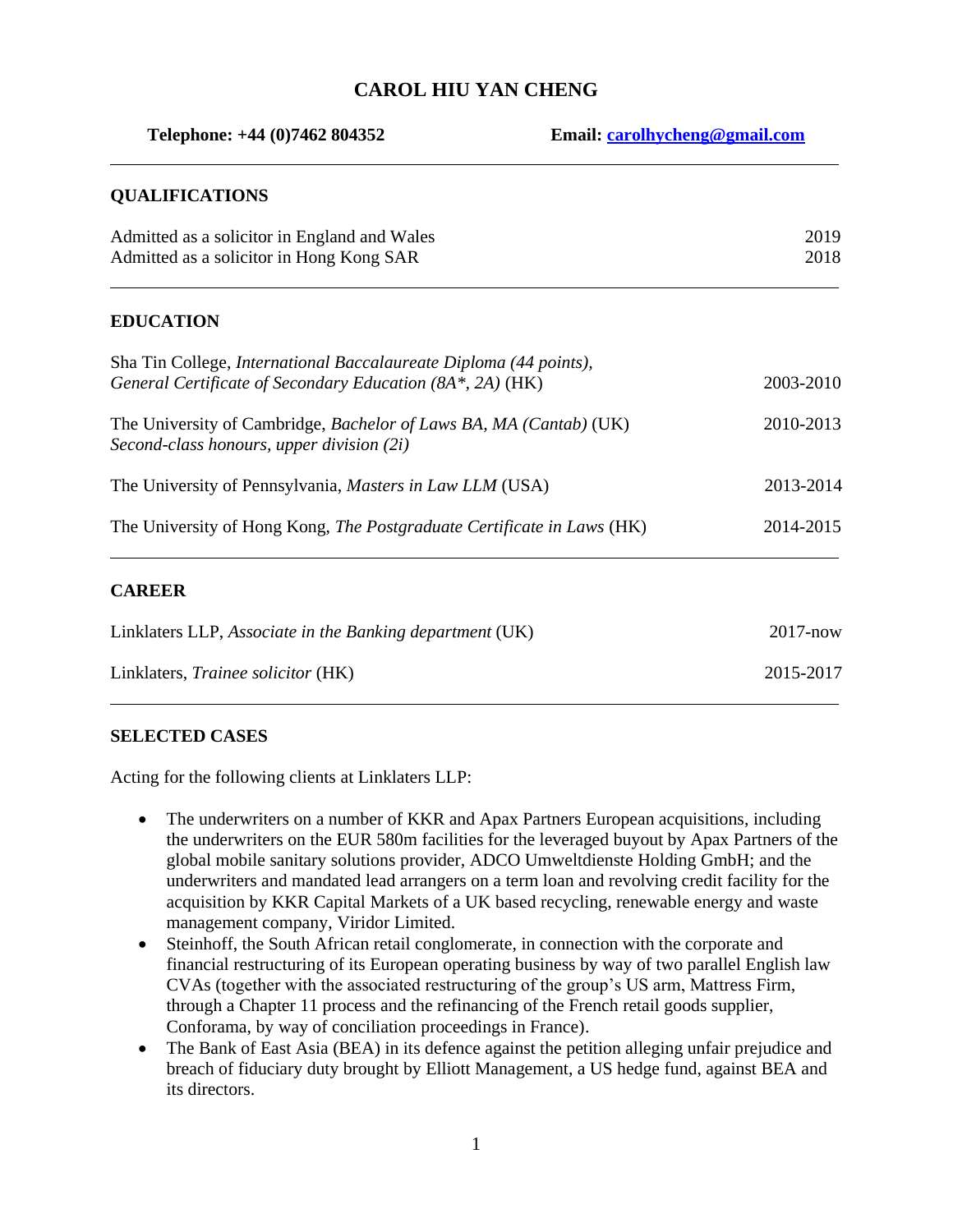- BOC Aviation Limited on a HK\$8.74bn global offering and listing on the Main Board of the Hong Kong Stock Exchange.
- Goldman Sachs Investments Holdings (Asia) Limited on its subscription for a majority stake in a newly established private BVI-incorporated special purpose company, Active Industries International Limited, which indirectly wholly owns certain real estate property in Chengdu and Wuhan, PRC.
- LafargeHolcim Group on a KRW560+bn (c. US\$480m) disposal of their cement production operations in South Korea consisting of Lafarge Halla Cement Corporation and LAKO Ltd. to Glenwood Private Equity Co., Ltd (a Korean PE investor) and Baring Asia Private Equity.
- Dudgeon Offshore Wind Limited as project company in connection with the £1.3bn financing of the 402MW Dudgeon offshore wind farm.

## **WORK EXPERIENCE**

| Mini-pupillage, 3 Hare Court                                      | 2011 |
|-------------------------------------------------------------------|------|
| Mini-pupillage, QEB Hollis Whiteman                               | 2011 |
| Mini-pupillage, XXIV Old Buildings                                | 2012 |
| Court Marshall to Judge Tapping, Kingston Upon Thames Crown Court | 2011 |
| Court Marshall to Lord Justice Hooper, Court of Appeal            | 2012 |
| Hertfordshire Police internship                                   | 2011 |
| Volunteer, ZSL London Zoo                                         | 2020 |

## **AWARDS**

| The Hong Kong Award for Young People, Silver Award | 2009      |
|----------------------------------------------------|-----------|
| Murray Edwards College Travel Exhibition Award     | 2012-2013 |

## **POSITIONS OF RESPONSIBILITY**

| <b>Student Council Member</b>                     | 2007      |
|---------------------------------------------------|-----------|
| Year 12 Celebration Evening MC                    | 2008      |
| <b>Head of Creativity</b>                         | 2009-2010 |
| Murray Edwards College Law Representative         | 2011-2012 |
| Honorary Resident Tutor at Shun Hing College, HKU | 2014-2015 |
| Volunteer Steward at ZSL London Zoo               | 2020      |

## **LANGUAGES**

English (native), Cantonese (native), Mandarin (fluent), French (proficient), Spanish (proficient)

#### **ACTIVITIES AND INTERESTS**